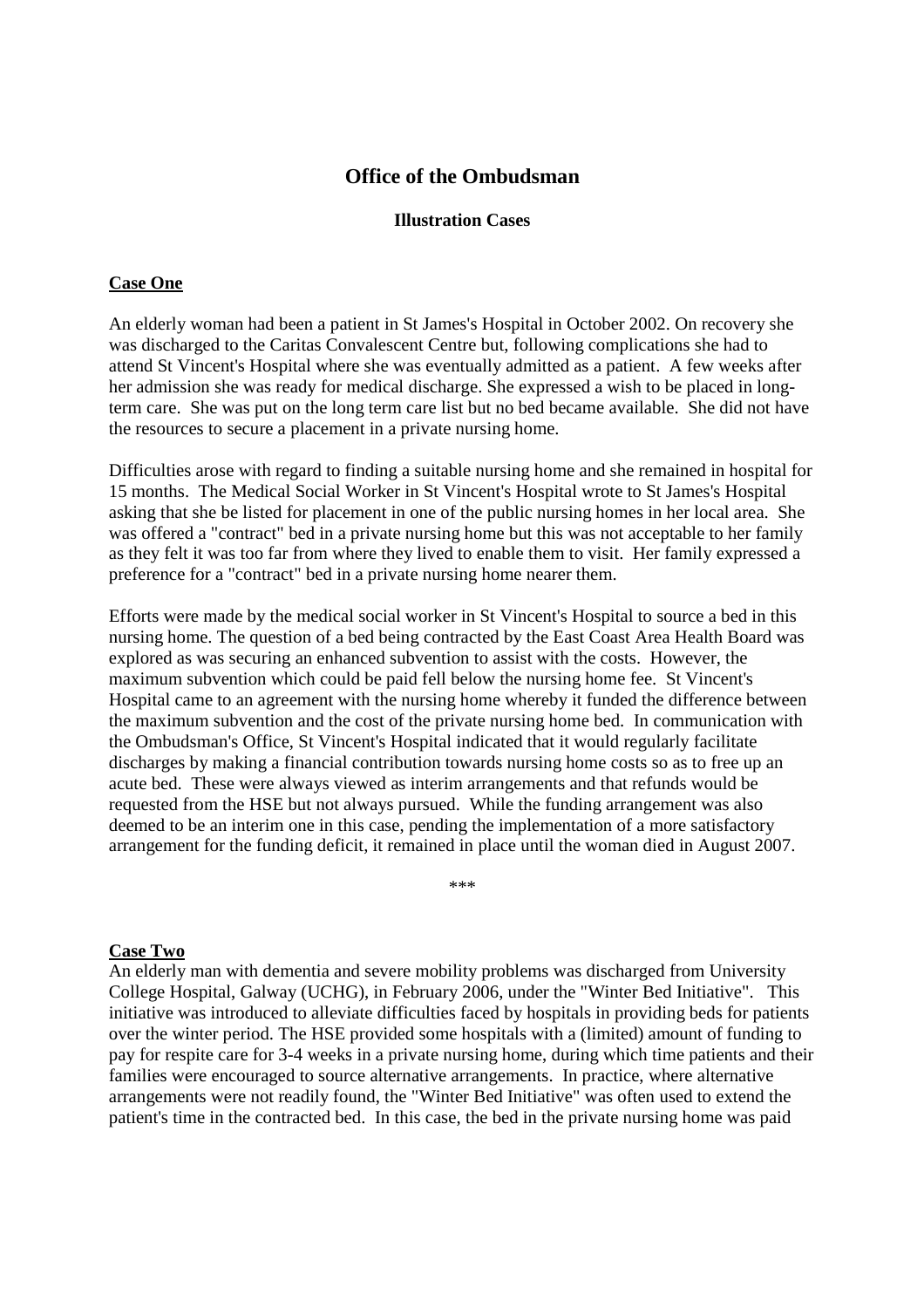for by UCHG for 4 weeks at which point the bed was to be paid for by the patient and his family. The HSE paid a nursing home subvention but this, in addition to his State Pension, still left a shortfall to be met by the family which was extremely difficult for them. A number of them, including the people who had been caring for him prior to his admission to hospital, were themselves seriously ill and also in hospital.

A Consultant Geriatrician in the HSE wrote on the man's behalf to the manager of UCHG saying *his social circumstances are appalling* noting that he had been listed for public long-stay care and suggesting that *since the discharge plan came from UCH, I think there is an obligation to engage with trying to arrange something in the meantime...*. However, despite the Consultant's intervention, the patient was not offered a public bed at the time, but continued to stay in the private nursing home for another 18 months. At this point his family were unable to cope with the mounting debt and took him home. Early in the following year, he was offered a public bed, but the family refused it as, by that time, he had become very frail. He died some time later.

[*Comment - The social circumstances of this case, where the family members involved in the man's care were themselves ill and/or living on social welfare payments should have indicated to the staff of UCHG who allowed his discharge both that he would not be in a position to return home in the near future and that the family would not be able to visit him in a nursing home outside Galway as they were dependent on public transport. The "Winter Beds Initiative" was utilised as a means to effect the discharge in this case where it might have been more appropriate to await or organise a public bed for the patient*]

\*\*\*

### **Case Three**

An elderly woman suffering from Alzheimer's Disease was admitted to the Mater Hospital in late 2003. A decision was made by a multi-disciplinary team within a few weeks of her stay there that, while she needed full-time nursing care, she no longer required medical care in a hospital. She went to a private nursing home, the fees for which were paid for by a combination of a subvention paid by the HSE at the maximum rate and her State Pension. Following the introduction of the Health Repayment Scheme, one of her daughters applied for a refund of the pension which she understood to have been incorrectly paid to the nursing home. However, this was refused on the basis that she occupied a private bed.

According to her family, they had been given to understand by the hospital that the private nursing home bed was a "contract bed" or, in other words, a public bed paid for by the State. They were aware that, as a medical card holder, she had entitlement to free medical care and had, in the past, obtained care in private nursing homes under respite care schemes and the "Winter Bed Initiative" which did not require payment of fees by the patient.

It transpired that a policy decision had been made in mid to late 2003 by the HSE in the Dublin North-East area to discontinue the arrangement whereby the HSE had "contract beds" in private nursing homes. The Mater Hospital had been involved in the negotiations which led to this decision and accordingly was aware of the policy at the time. The Nursing Home subventions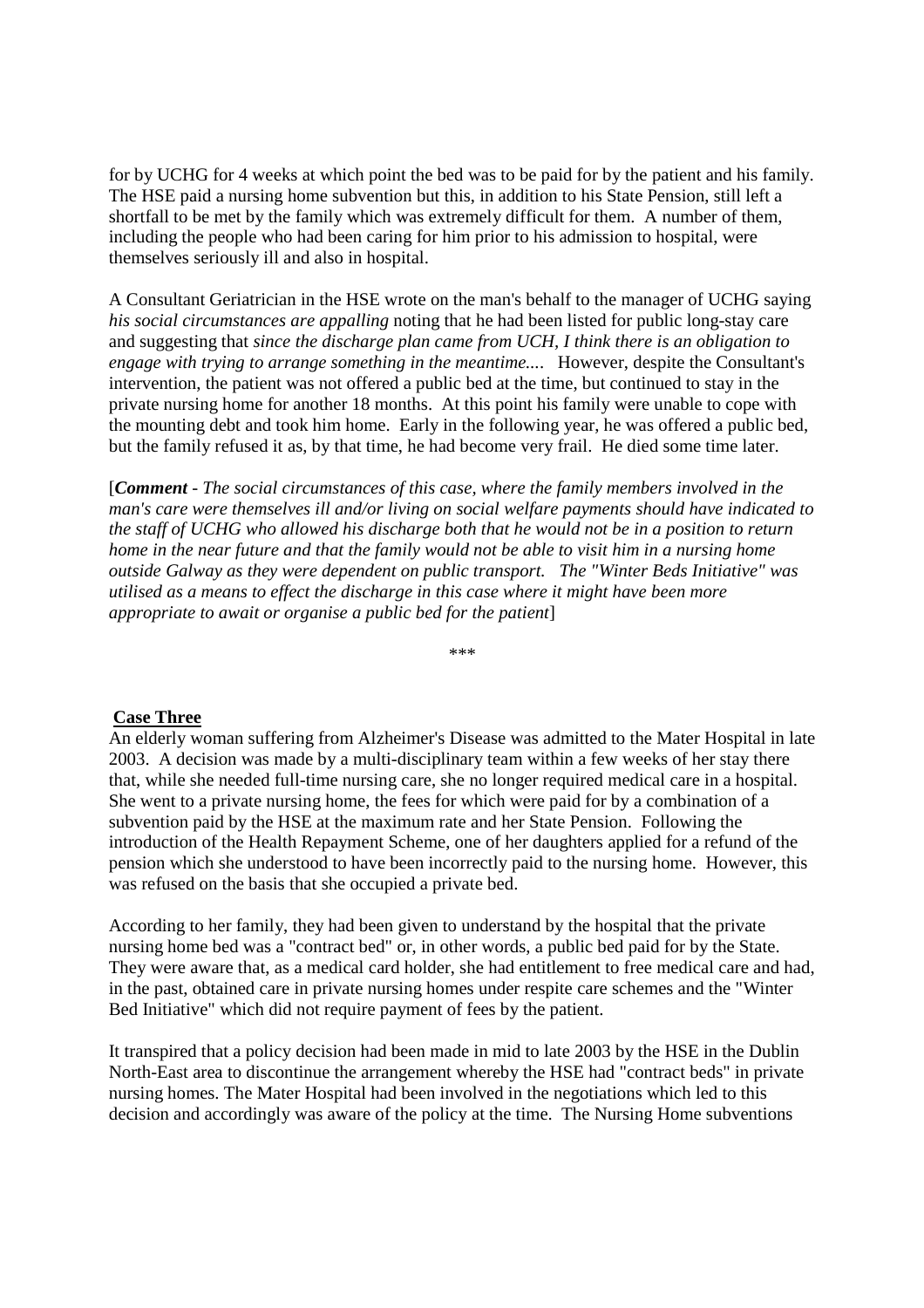had been increased to assist people pay for private care and, in this case, the subvention payments, together with the patient's pension, met the fees charged. At some point, which the Ombudsman's Office was unable to establish, this policy was changed again and "contract" beds were reinstated as a means of making up the shortfall in publicly-funded beds available to people who needed long-term care.

[*Comment* - *This case brings to light one of the many policy changes instituted by the HSE in relation to in-patient care over the past few years. The decision made in 2003 to discontinue "contract beds" was made following negotiation with hospitals and other interested parties. The many changes in policy in this area have caused much confusion in the delivery of services, both among those charged with advising people of the services available and among those members of the public attempting to access the relevant information.*]

\*\*\*

### **Case Four**

In June 2008 an elderly widower, who had become progressively ill with dementia, was discharged from St. Michael's Hospital, Dún Laoghaire, to a private nursing home after it was agreed by his medical team that he did not need acute care. His daughter, an only child, contended that she had been advised by the hospital, prior to his discharge, that the subvention, combined with his pension (his only income), would cover the costs. She and her father lived in an apartment owned by a relative and neither of them owned any property. The decision as to where he was to go was left to his daughter who received advice from the hospital's social workers.

A social worker put the man's name on a list for a public bed but explained to his daughter that, while he had an entitlement to a public bed, her father in all likelihood would have to wait a long time for a public bed to become available. The social worker also gave her an application form for a nursing home subvention and a list of private nursing homes. The social worker subsequently recorded in her notes that *patient likely to get max. enhanced subvention ie €763 less his income*. In an interview with the Ombudsman's Office, the social worker explained that her expectation was, at the time, based on her experience of cases in which enhanced subventions had been awarded up to then and she expected that the patient in this case would get an enhanced subvention.

When the man was discharged to the private nursing home selected by his daughter, the subvention awarded was  $\epsilon$ 300 a week. The nursing home fees were then  $\epsilon$ 900 a week. Payment of an enhanced (higher) subvention was subsequently refused by a HSE Appeals Officer. There was a suggestion that the higher subvention would be paid "when resources became available", but at the time of writing this report no higher payment has been made. In fact, in June 2008, the HSE stopped paying higher or "enhanced" subventions in the case of new applicants in many areas around the country. This was a policy change of far-reaching consequences for those affected but one which was not apparently notified to St. Michael's Hospital. The hospital's Social Work Department was consequently not aware of any change in the practice of awarding enhanced subventions. It was only by chance, some months later, that the hospital became aware of the change in the HSE practice and of the existence of a waiting list for enhanced subventions.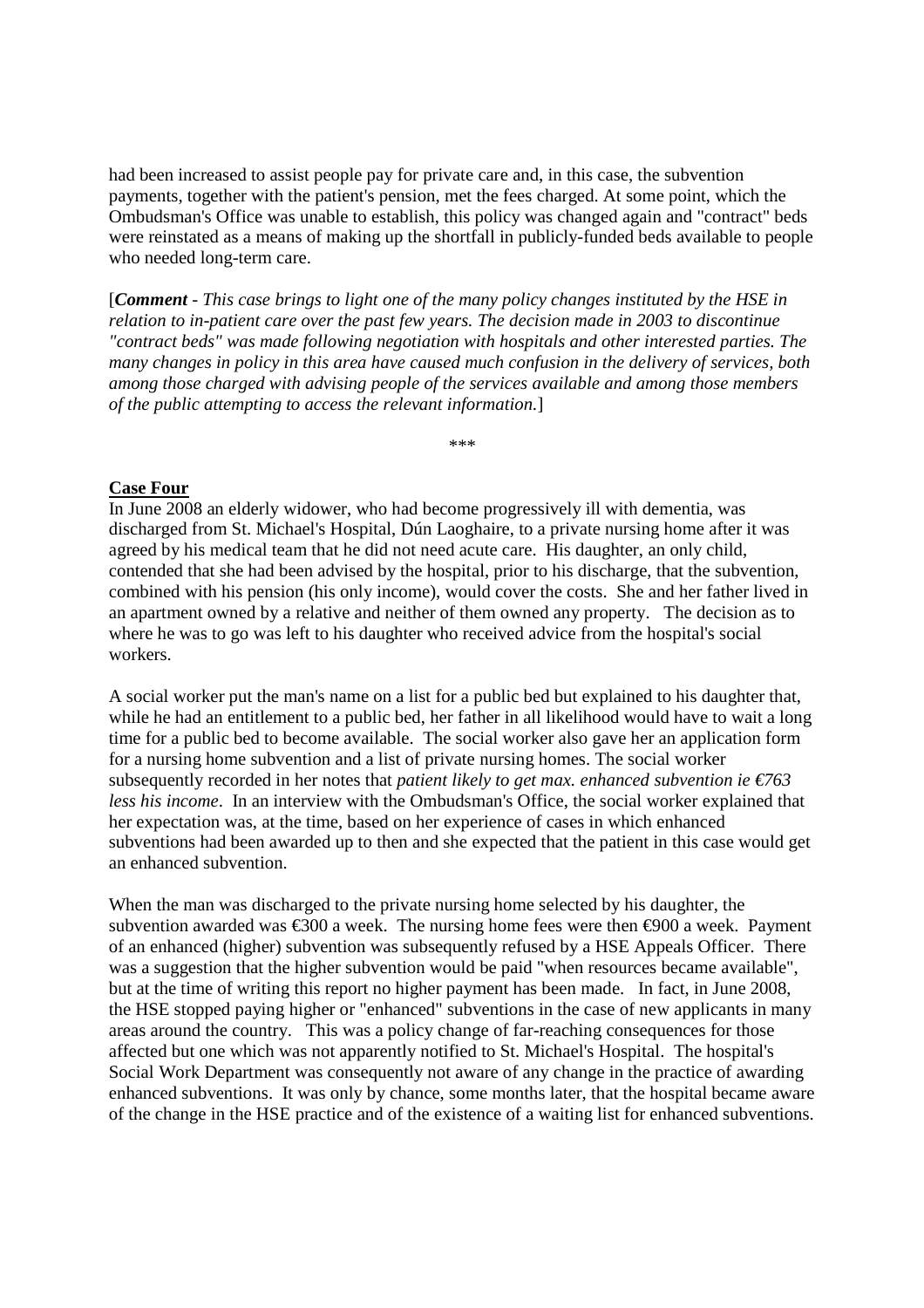In September 2010, in response to a detailed statement of preliminary views by the Ombudsman's Office, the HSE decided to pay the higher rate of subvention retrospective to June 2008. The revised decision was stated by the HSE to have been based *"on the unique circumstances of this case"*.

[*Comment - The information that enhanced subvention payments had ceased was not communicated properly by the Health Service Executive. It is quite extraordinary that a decision of this nature could be made without being circulated to all concerned prior to its implementation. There is no doubt that the social workers in this case acted in good faith in advising the patient's daughter at the time. The failure of the HSE to notify the Hospital of the change in practice has to be unacceptable.*].

\*\*\*

## **Case Five**

An elderly woman was admitted to Cavan General Hospital in May 2004 following a stroke. She was subsequently discharged to a private nursing home after she was deemed by the hospital to be medically fit but in need of long-term care. The policy in Cavan General Hospital was that patients who were medically fit for discharge should not remain in an acute hospital bed because these were high demand beds and delayed discharge patients reduced availability for other patients requiring acute treatment. Furthermore, there was always the potential danger of delayed discharge patients contracting infections if they remained in the hospital.

At the time of her intended discharge, the options and needs in respect of her long-term care were discussed with her family. According to the HSE, it would have been indicated to the family that access to publicly-funded beds would have been very limited and that, in fact, the practice in Cavan General Hospital was not to place a patient's name on the waiting list for public care unless a specific request for this is made by the patient/patient's family. Accordingly, given the position about the extremely limited availability of public nursing home beds, a bed in a private nursing home was provided under the "Winter Bed Initiative". Under this initiative, the HSE covered the cost of the bed less four-fifths of her pension while her application for a nursing home subvention was processed. In the event, there was a delay in processing the subvention application with the result that the payment for the bed under the "Winter Bed Initiative" continued over a period of six months.

While she was eventually awarded a basic and enhanced nursing home subvention, her family were finding it increasingly difficult to make up the difference between the subvention and the full nursing home charge. Their understanding was that their mother was entitled to a bed in a public institution and that she would be transferred there as soon as a bed became available. Subsequent to her son making a complaint to the Ombudsman's Office, her name was added to the public bed waiting list. However, she died in the private nursing home in October 2009.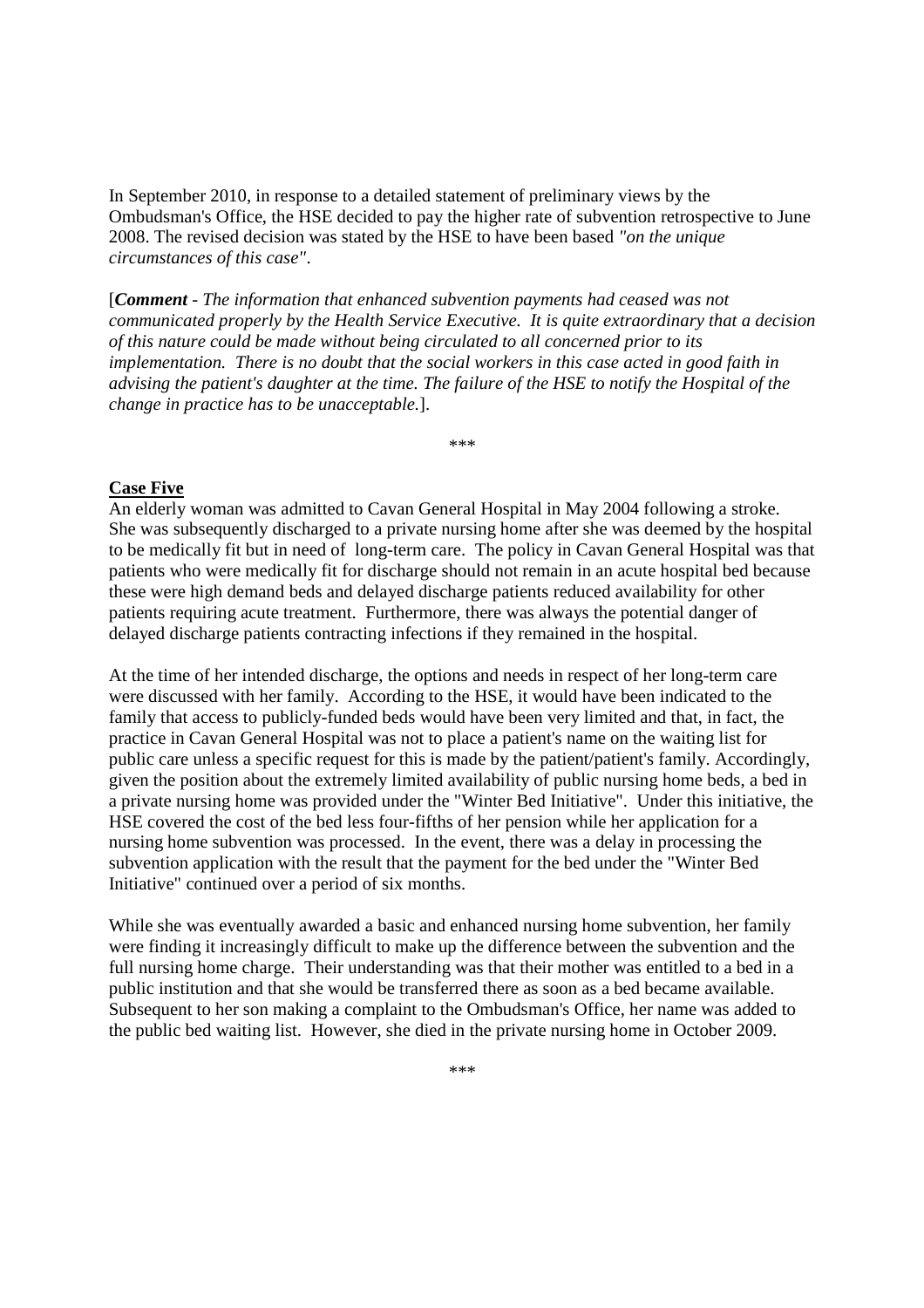### **Case Six**

An elderly man was admitted to Wexford General Hospital in December 1999 suffering from pneumonia. After ten days in hospital he was discharged. Days before his discharge from the hospital, his daughter asked whether he could be kept in the hospital as renovations were in progress at his home. This request was not acceded to. On the day of his discharge his daughter advised that she had secured a bed in a private nursing home. He was subsequently admitted to this nursing home as an emergency admission.

A subvention was applied for on his behalf and was awarded from the date of admission to the nursing home. The portion of the application form reserved for official use only and completed by the South Eastern Health Board Designated Officer noted that his care needs could only be met through admission to a nursing home. There is no evidence of him being placed on the long term care list or that any enquiries were made to source a public bed for him. As the family was having difficulty in making up the difference between the nursing home fee and the subvention after his admission to the private nursing home, a top up payment was approved in November 2000. Further top up payments were also subsequently paid.

In January 2005, a public representative wrote to the South Eastern Health Board advising that the man's son was making substantial payments towards his father's maintenance in the nursing home and was finding it impossible to continue to do so. Following this intervention, an increased level of funding was made available to enable him remain in the private nursing home. In August 2006 he was allocated a publicly-funded bed in August 2006 and remained in publicly-funded care until his death in January 2009.

\*\*\*

### **Case Seven**

Waterford Regional Hospital (WRH) instituted a system approximately three years ago in relation to the discharge of elderly patients to nursing care, which gave rise to a number of complaints in 2008 and 2009. WRH had organised for the provision of 14 beds in three private nursing homes in Waterford. It had a long-term "contract" for these beds paid for from general hospital funds so they would be available to WRH at all times. The idea was to offer them to patients needing long-stay care for a 28 day period while they and their families looked at options for care. This meant that the bed occupied by the patient in the acute hospital would be vacated and the first 28 days of stay in the nursing home would be free to the patient.

When the system was first put in place, 28 days or so was enough for a subvention decision to come through; at that time also, the enhanced subvention along with the patient's pension was sufficient, or nearly so, to cover the costs of private care. In 2008, however, this situation changed. The HSE stopped paying enhanced or top up subventions, the fees for nursing homes went up and families could not afford them. According to one person interviewed at WRH, the subvention system "imploded " and staff there found themselves in the difficult situation of dealing with, on the one hand, the need for beds from A&E admissions and surgery and, on the other, families in dire straits who could not afford a nursing home place. At the same time, WRH continued to operate the system of offering the contracted beds in private nursing homes to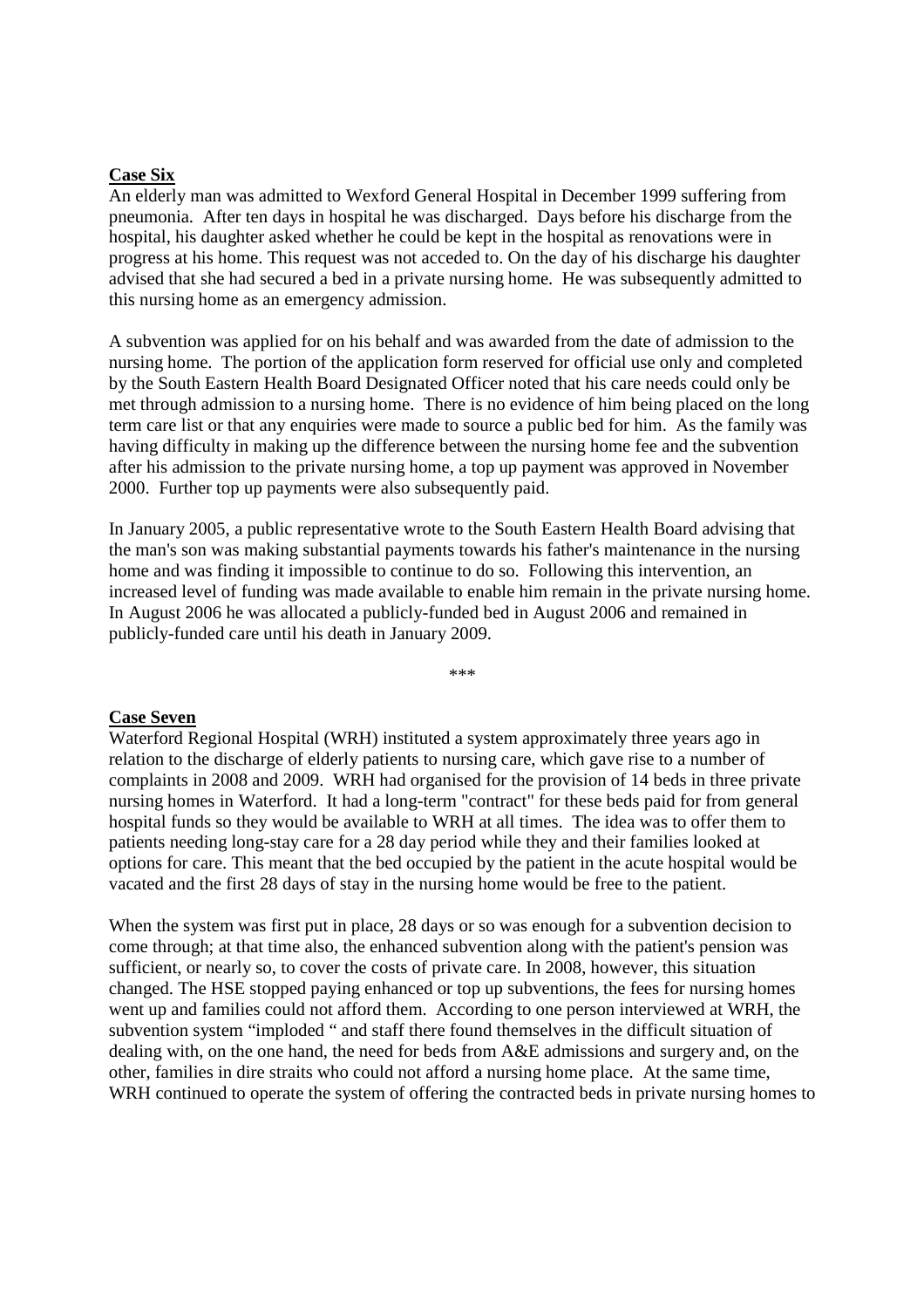patients who had been assessed as requiring long stay nursing care and often paid for the bed for more than 28 days.

In November 2007 an elderly man suffering from Parkinson's disease was transferred to a "contract" bed in one of the private nursing homes with which WRH had an arrangement before a decision was made on the subvention application. The period for which WRH paid his nursing home fees ended two months later, following which the nursing home billed the patient's wife (who was eighty-five at the time) for his fees. She appealed the decision straightaway as she could not afford the charges, her only income being the State Pension. She was distressed and reluctant to move her husband as he had settled in the nursing home. The family felt it was most unfair of WRH to transfer a patient to a private nursing home and then, when the period of the "contract" expired, to place the onus on the family either to continue with that nursing home and try to meet its charges or move the patient for a third time in as many months.

The HSE confirmed that the patient was listed as requiring long-term care following admission to WRH but no public bed was available nor did one become available between then and his death in August 2008. He stayed in the private nursing home to which WRH had transferred him. However, in the event, his family did not have to meet the shortfall in nursing home fees because the HSE Appeals Officer who dealt with the subvention appeal from the man's wife decided to award a discretionary top-up payment which met the arrears owed.

\*\*\*

### **Case Eight**

In March 2008 a very elderly woman (99 years) was discharged, with her family's agreement, to one of the nursing homes with which Waterford Regional Hospital (WRH) had a contract. The hospital envisaged the period for which it would pay for her bed as 14 days. Her son signed an agreement, drawn up by WRH, which stated *at the end of this period she will be required to move from this bed*. However, when the family discovered that there would be a significant shortfall between the subvention awarded by the HSE and the nursing home fees, they refused to arrange for her to move. Their circumstances were poor, as her son was himself an pensioner while her daughter's only income was also a social welfare payment.

The family felt that WRH put them under pressure to move their mother and said that they received several telephone calls from WRH on the matter. However, as there was no public bed available they could not arrange for their mother's discharge from the private nursing home while at the same time they could not afford it. The woman continued to live in the nursing home until she became seriously ill and returned to WRH where she died.

\*\*\*